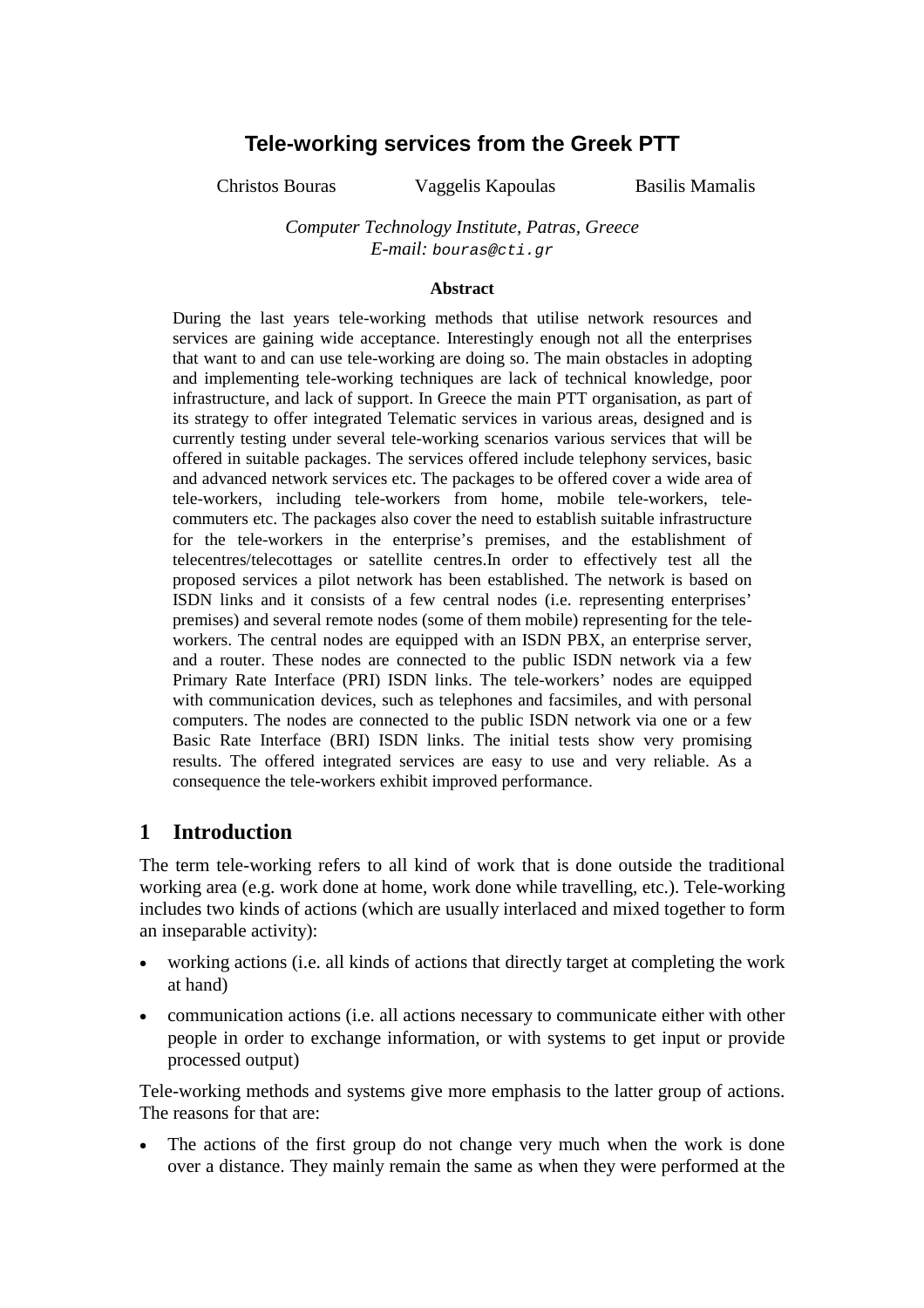traditional working space (e.g. the office).

• The recent evolvement of network infrastructure and network services affect greatly the communication means one has at one's disposal.

During the last years tele-working methods that utilise network resources and services are gaining very wide acceptance. An increasingly number of enterprises uses these methods to increase the employees' performance and decrease the costs.

Interesting examples of such enterprises are Digital, AT&T, IBM, BMW etc. (Digital has achieved a 40%-50% decrease on the costs for maintaining the installations for the employees via application of tele-working.) A study by British Telecom indicated that enterprises that applied tele-working manage to increase their productivity by as much as 45%.

These results indicate that all modern enterprises should at least consider and apply (where possible) tele-working. Interestingly enough not all the enterprises that want to and can use tele-working are doing so. This is especially true in Greece where the enterprises are not big (i.e. they are mostly SMEs). This reluctance by the Greek enterprises in adopting and implementing tele-working techniques is attributed mainly to the following reasons:

- lack of technical knowledge,
- poor infrastructure, and
- lack of support.

The role of PTTs is important here. As mentioned above, tele-working is closely related to telecommunications. Therefore PTTs can provide not only the connections necessary for the implementation of tele-working services but the services themselves. This will facilitate the process of adopting tele-working easier for the enterprises.

Many PTTs world-wide have noticed that and are developing and offer integrated solutions for the provision of tele-working services. Examples include AT&T, Bell Pacific, British Telecom etc.

In Greece, the main PTT organisation (i.e. Hellenic Telecommunications Organisation) has decided to extend its business, and enter the market of advanced network services. In this direction an operational plan has been elaborated. The Greek PTT, as part of its strategy to offer integrated Telematic services in various areas, designed and is currently testing under several tele-working scenarios various services that will be offered to the public.

#### **2 Services to facilitate tele-working**

The aim of the design phase was:

- to define the services (i.e. communication services, basic and advanced network services etc.) that can be used to facilitate the implementation of tele-working,
- to define the set of services applicable to various tele-working scenarios, and
- to design the architecture of the supporting communication network

An initial goal was that the services to be offered should cover a wide area of teleworkers, including tele-workers from home, mobile tele-workers, tele-commuters etc.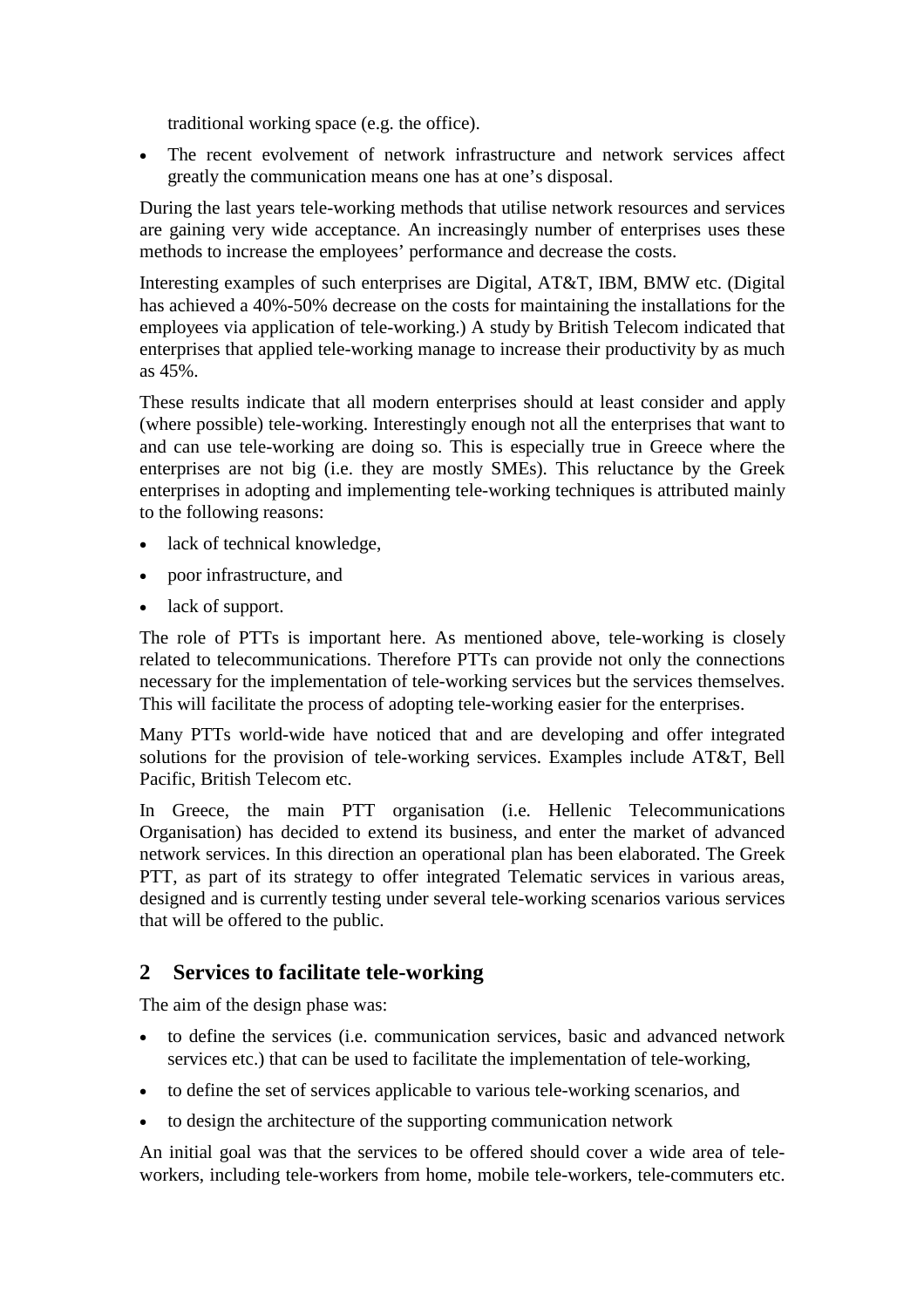The services also should cover the need to establish suitable infrastructure for the teleworkers in the enterprise's premises, and the establishment of telecentres/telecottages or satellite centres.

The services that are usefull in the implementation of tele-working were divided into the following general categories:

• Telephony services

These are the traditional services offered by PTTs. They mainly cover the need for interpersonal communication, and they also include fax services and supplementary services such as tree way conference, call redirection etc.

• Basic network services

These are the simple services offered by in any computer network. They are mainly targeting at satisfying simple communications needs (e.g. e-mail) and they include file transfer, remote access to computers, resource sharing etc.

• Advanced network services

These services are more advanced than the ones in the previous category and they have more requirements from the underlying networks. They mainly cover the need for advanced synchronous interpersonal communication (e.g. video conference), and for transmission of streaming data (e.g. video). These services also include application sharing, data sharing etc.

• Collaboration and workflow services

These services are targeting at coordinating the work performed by more that one persons (which is usually the case). They are mostly asynchronous services

Many services exist in all of the above categories, and some of them exist in various forms with variations in the quality. It is obvious that not all tele-workers need or can have access to all of these services. On the other hand not all of the services are to every enterprise's advantage (i.e. the expected results by the use of some services may not justify the corresponding investment).

Therefore, various cases of tele-working needs were considered and then sets of services needed for each case were defined. The main sets defined were:

• Simple services for home tele-workers

These services are targeting tele-workers with very simple needs and they include telephony services and some basic network services (e.g. e-mail, remote access, file transfer etc.)

• Advanced services for home tele-workers

These services are targeted to tele-workers with advanced need or to tele-workers that the nature of their work is not covered by the previous set of services. The set includes advanced network services (e.g. audio/video conference, application and data sharing) and collaboration and workflow services.

• Services for mobile tele-workers

These services are targeted to mobile tele-workers, and are essentially the same as the simple services for home tele-workers, but they are provided with lower quality due to technical limitations imposed by what the mobile tele-worker can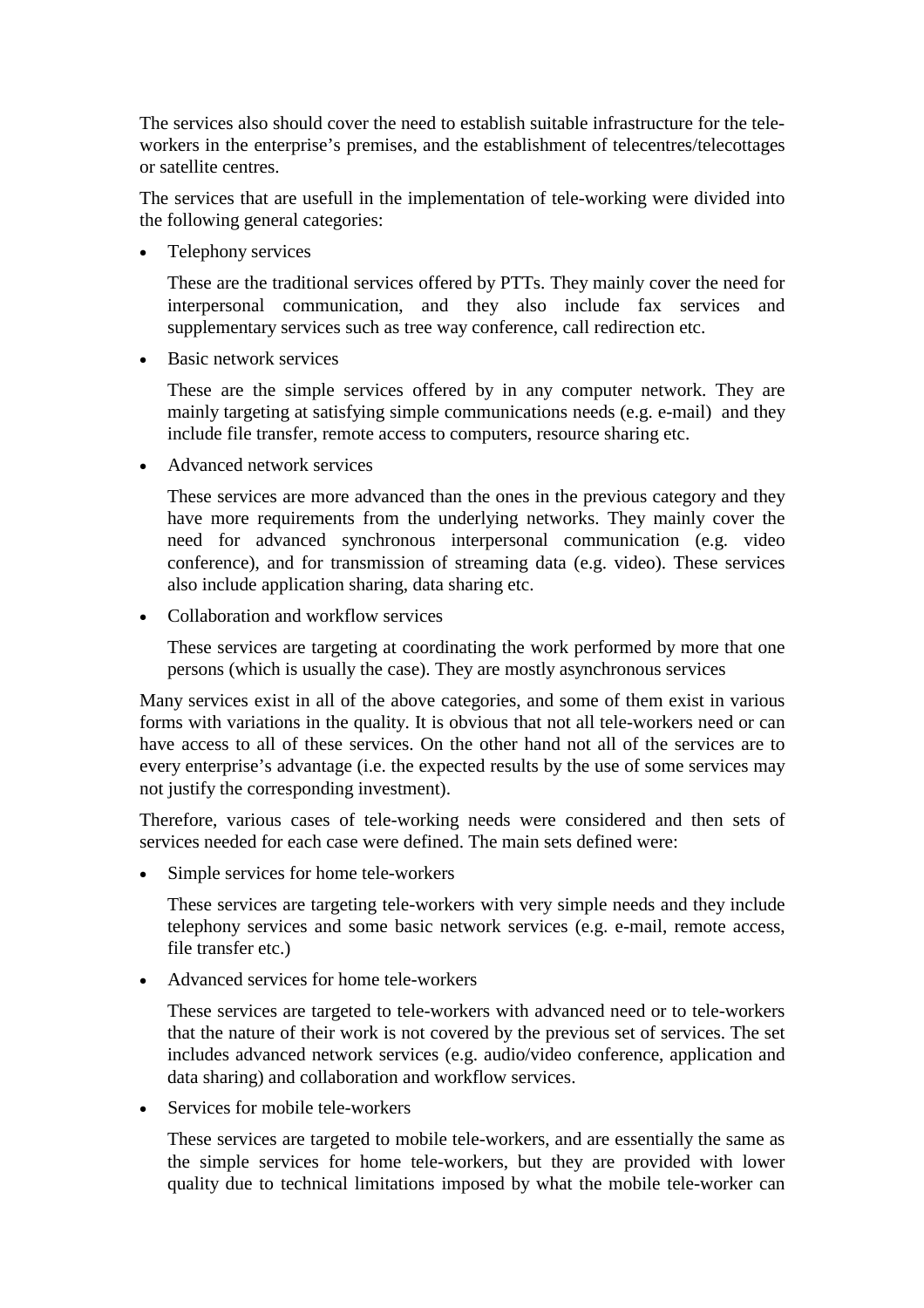carry with him.

All of above take into consideration the tele-worker's side. On the enterprise's side exists the need to support the enterprise's tele-workers. In order to satisfy this need consideration was given to:

• Central node services for tele-workers support

These covers all the supporting services needed to support the services for teleworkers included in the above mentioned sets (e.g. multipoint conferencing servers, groupware servers, workflow servers etc.)

These sets of services will be the basis for the commercial packages that will be made available to the public. A challenging objective while designing the commercial packages was to conclude to some few and easily manageable core packages that under little customisation can cover a broader spectrum of tele-working needs.

As an example, the design process concluded to one only basic "central node" package, which under appropriate customisation can be used as infrastructure for several other needs, such as the infrastructure of a telecentre / telecottage, or the infrastructure of a satellite centre etc. In a similar way, the home-teleworker's packages can be easily customised to cover the need of a teleworker or telecommuter working from a remote telecenter/telecottage.

In addition, the design of the package is scalable and allows for the definition of various derivatives of the main commercial packages that can vary from simple phone and fascimile services to typical and advanced network and collaboration services.

## **3 Network architecture**

The services have to be supported by a suitable network infrastructure. This network infrastructure has to satisfy some requirements i.e.

- It should covel a wide geographical area
- It should be already available to the Greek PTT
- It should support easily both synchronous and asynchronous communications
- It should support both telephony and computer networkind
- It should not be to expensive to use

The general network architecture is based on the public ISDN network. Notice that this is in accordance with the practice applied by many enterprises that used the ISDN network to implement tele-working.

The telephony services and some other synchronous communication services (e.g. videoconference) are implemented natively by the network itself. For the other (mainly asynchronous) services widely acceptable protocols (PPP and the TCP/IP suite) were used to implement a computer network over the ISDN infrastructure.

Various nodes are interconnected using the network. These are either tele-workers' nodes or supporting nodes.

The tele-workers' nodes can be either static or mobile, and contain the necessary equipment and applications that allows them to gain access to the services (typically a phone, a fax, a computer with an ISDN card and networking software etc.). Mobile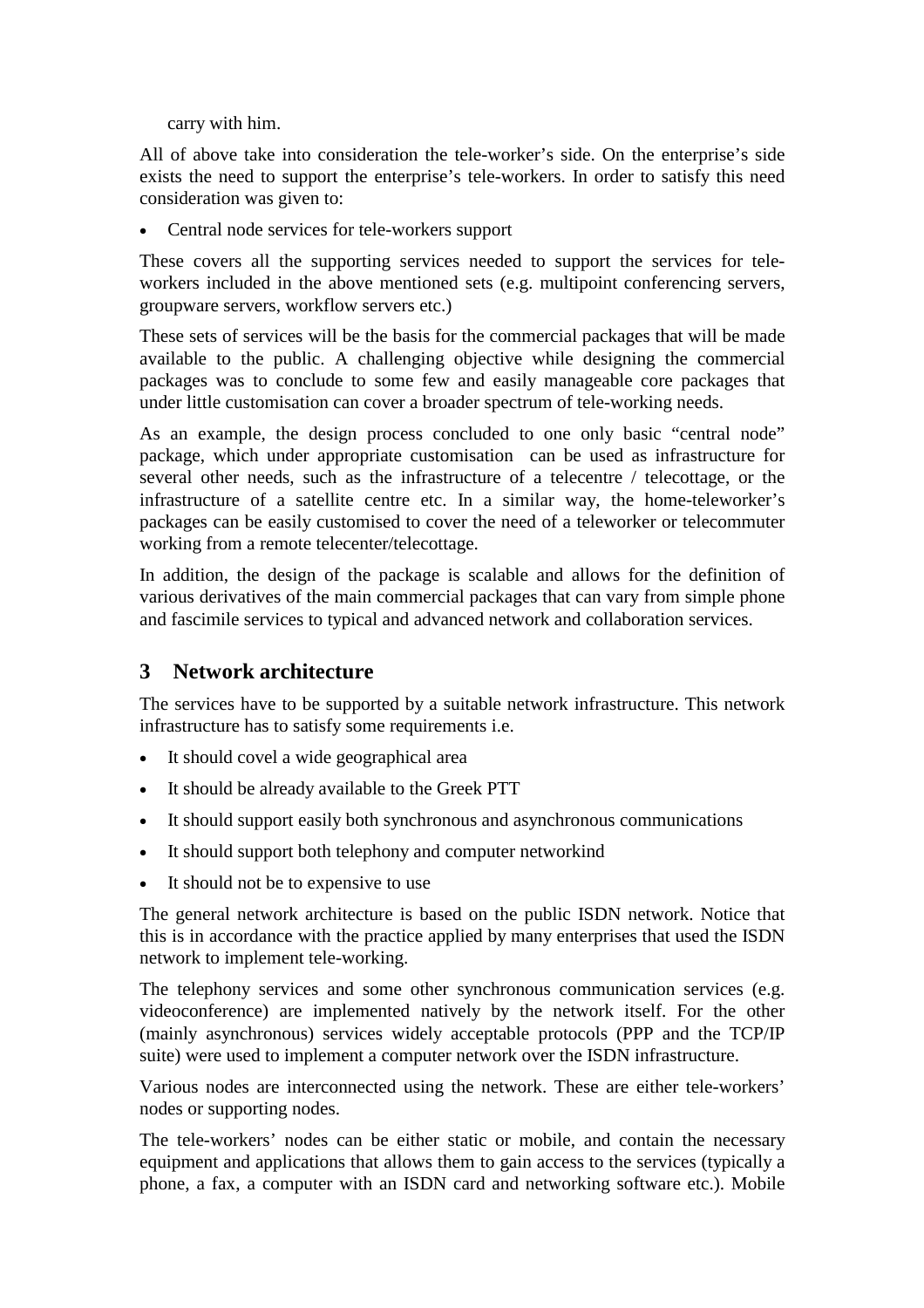workers can gain access to the ISDN network (but not to the ISDN services) using a mobile phone and a corresponding modem for the computer.

The supporting nodes contain the necessary equipment and server software in order to provide the services to the tele-workers (typically a Multipoint Control Unit – MCU, a router with a Primary Rate Interface ISDN card, an enterprise server, server software etc.)

#### **3.1 Pilot implementation**

In order to effectively test all the proposed services a pilot network has been established. The various services have been implemented over this pilot network using free or commercially available software. The pilot network and its services have been made available to a few selected enterprises that showed interest, in order to be evaluated. The results of the evaluation will drive the full-scale implementation of the services that will facilitate tele-working.

The pilot network is based on the public ISDN network infrastructure of the Greek PTT. It consists of a few central nodes (i.e. representing enterprises' premises) and several remote nodes (some of them mobile) representing the tele-workers. The pilot network architecture is shown in figure 1.



**Figure 1:** The pilot network architecture

The central nodes are equipped with an ISDN PBX, an enterprise server (including all the necessary software packages, such as e-mail, ftp, WWW and groupware servers etc.), and a router. These nodes are connected to the public ISDN network via a few (one or two) Primary Rate Interface (PRI) ISDN links. One of the central nodes is also equipped with an MCU.

The tele-workers' nodes are equipped with communication devices, such as ISDN phones and facsimiles, and with a personal computer (equipped with all the necessary network communication software and the possibly needed advanced video teleconference and collaboration hardware and software tools). The static teleworkers' nodes are connected to the public ISDN network via one or a few Basic Rate Interface (BRI) ISDN links. In the case of mobile tele-workers the corresponding devices are either portable (for tele-workers that set up a static non-permanent node at